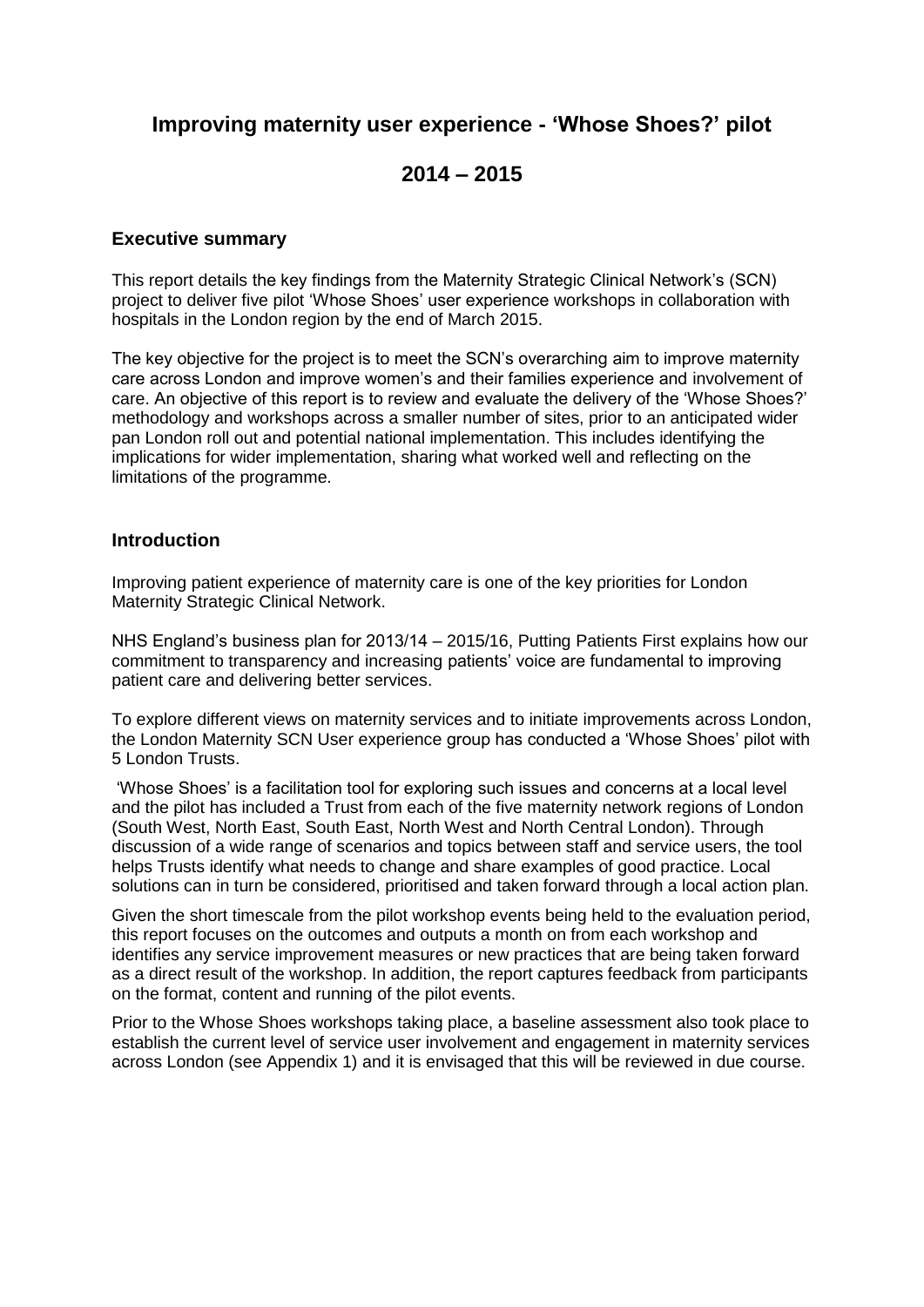## **Background to maternity patient experience**

The project was established in response to key issues identified through the CQC 2013<sup>1</sup> survey which highlighted that London remains the area of England with the worst perceived maternity care. This was supported by the SCN's maternity services snapshot questionnaire and thematic analysis, involving nine London Trusts in March 2014, which identified major areas for improvement in London including consistency of caring attitudes by staff towards women and effective and consistent communication and information.

This pilot project also supplements the Celebrating the Best of the Maternity Experience of Care work done by the NHS England Patient Experience Network.

#### Whose Shoes tool and workshops

The pilot workshops took place in five Trusts from each maternity network area in London. The Trusts included Kingston Hospital NHS Foundation Trust, Lewisham and Greenwich NHS Trust, West Middlesex University Hospital NHS Trust, Barking, Havering and Redbridge University Hospitals NHS Trust and The Whittington Hospital NHS Trust. The workshops were all held on site in education centres at hospitals.

#### *Participants*

The pilot workshops included a wide range of Trust staff from all disciplines together with participants from the community including people using services and volunteers. The Trust project lead was responsible for the attendance list but encouraged to invite 40 participants with representation from the following groups:

- **Anaesthetics**
- Children's Centre
- **Commissioning**
- **Communications**
- Executive team
- General Practice
- Health visiting
- Housekeeping
- Local maternity network
- Midwifery
- Medical support including healthcare assistants
- MSLC
- Neighbouring Trust
- **Neonatology**
- **Obstetrics**
- Operating
- Patient experience / involvement
- Reception and administration
- Service management
- Service users (including mothers, partners)
- Volunteering staff

Recent service users were able to bring their babies to the event and baby care facilities were available at each venue.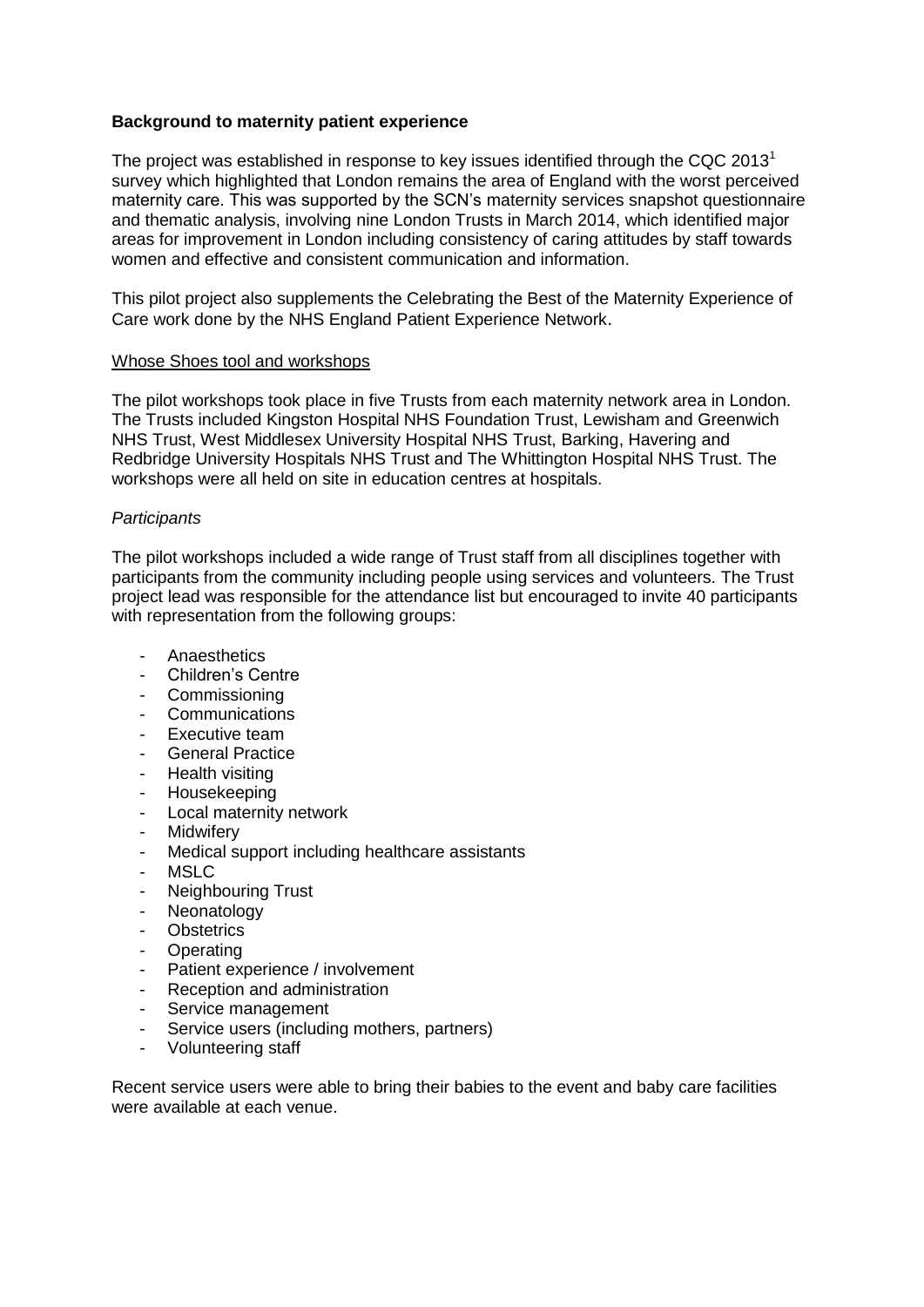## *Environment*

A key element of the day was to ensure a friendly, inviting environment to help participants feel comfortable and relaxed and encouraging a diverse group of people to get involved.

Fun elements included bunting, sweets on tables and all sites organized a "Bake Off" with cakes and biscuits provided.

#### *Materials*

Five copies of the Whose Shoes board game were loaned to the SCN for the pilot and bespoke maternity scenarios were developed for the game. The scenarios were designed to generate discussion and concentrated on known barriers and included local issues. The aim was to make people think and to challenge attitudes, values and norms.

Ideas for the scenarios and poems came from Nutshell, social media and Twitter and the SCN user experience group. As issues differed across London, each workshop was able to use cards in the board game which reflected their local priorities.

## *Delivery of local workshop*

The principles for delivering the workshop on the day were:

- Member of the SCN user experience sub group to lead the delivery of the workshop.
- The lead to provide a brief overview on the purpose of the workshop.
- If possible, a local user in attendance to provide an overview of their experience.
- 5 subgroups of 8 people to play the board game and each table to be facilitated.
- Facilitation to be provided by the working group lead, other key Trust staff and SCN team.
- Each group to play the board game, the themes to be captured and graphically recorded.
- The key themes summarised and feedback provided.
- Each attendee to make up to 3 personal pledges.
- *\*Each table to agree at least one key pledge for the Trust to take forward in an action plan*

*\*principle added after first workshop*

#### *Graphic recording*

All workshops included a graphic recording which was used to capture the key issues and themes of the discussion. New Possibilities were responsible for delivering the live graphic recording and summarising the key issues to participants at each event.

## *Approach*

The programme used an 'action learning' approach, sharing and building from one workshop to the next in order to maximise learning and further refine workshop content.

The SCN developed material such as the use of action plans after the first workshop as it was recognised that in order to deliver a significant change in outcome this was required. As a consequence, all participants at the workshop were asked to discuss their pledges and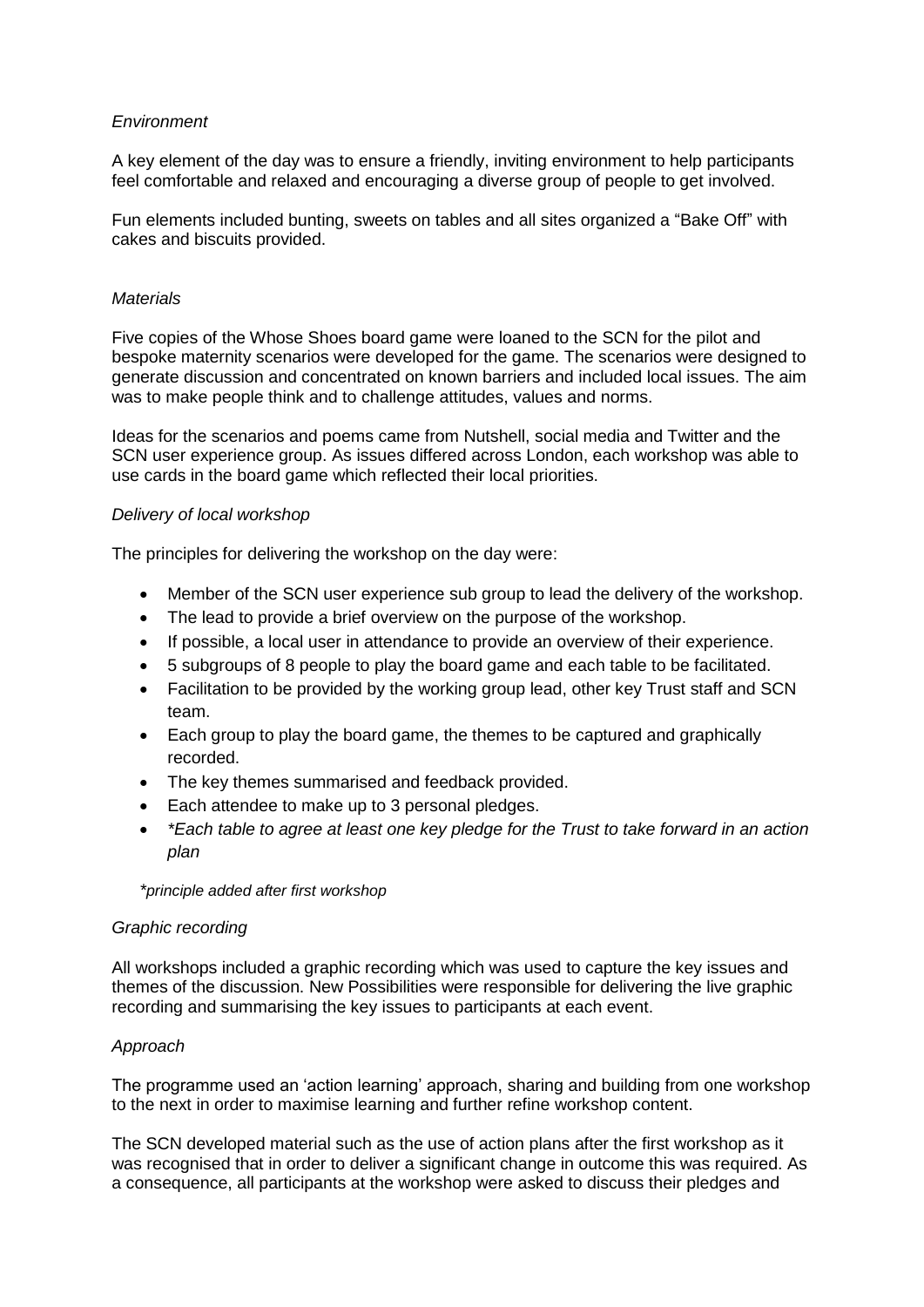each table nominated at least one key pledge that they felt should be taken forward by the Trust. These pledges underpinned the action plan and the SCN has been responsible for monitoring progress and implementation of the plans.

## *Training session on Whose Shoes*

A Train the Facilitator session was held in February 2015 in order to share the learning of the pilots and ensure future sustainability. Individuals interested in taking forward the approach in London and nationally were invited including the Heads of Midwifery in London and other key organisations such as the National Childbirth Trust.

The workshop covered:

- Aims of project
- Context and how the workshop might work in Trusts locally
- User views from pilot workshops
- Organisation views from pilot workshops including action plans / pledges
- Introduction to the game
- Elements of SCN maternity experience workshop guide learning from the pilots
- Principles and benefits of graphic facilitation
- How the approach is rolled out
	- $\triangleright$  Practicalities of the games including funding ideas
	- $\triangleright$  Early adopters
	- $\triangleright$  London and elsewhere

The maternity experience [workshop guide](http://www.londonscn.nhs.uk/wp-content/uploads/2015/02/mat-user-experience-toolkit-022015.pdf) was developed by the SCN to underpin the event and share learning from the pilot workshops. It is envisaged that it could be used locally by Trusts holding user experience workshops and provides supporting materials for doing so.

## *Management and administration of the project*

The SCN team were responsible for managing the administration and co-ordination of the workshops and facilitation at several of the events.

## **Results and findings**

The pilot workshops were attended by approximately 235 staff members at following London Trusts:

| <b>Trust</b>                                         | <b>Date</b>                    | <b>Attendees</b> |
|------------------------------------------------------|--------------------------------|------------------|
| Kingston Hospital NHS Foundation Trust               | 17 <sup>th</sup> October 2014  | 55               |
| University Lewisham Hospital                         | 21 <sup>st</sup> November 2014 | 46               |
| West Middlesex University Hospital                   | 16 <sup>th</sup> December 2014 | 60               |
| Barking, Havering and Redbridge University Hospitals | 5 <sup>th</sup> February 2015  | 49               |
| <b>Whittington Hospital NHS</b>                      | $25th$ March 2015              | 25               |

93% of attendees said that the workshop changed the way that they think about maternity services and have spoken about seeing situations from new perspectives, thinking differently and reframing their actions. Attendees have commented on this positive shift in their perceptions.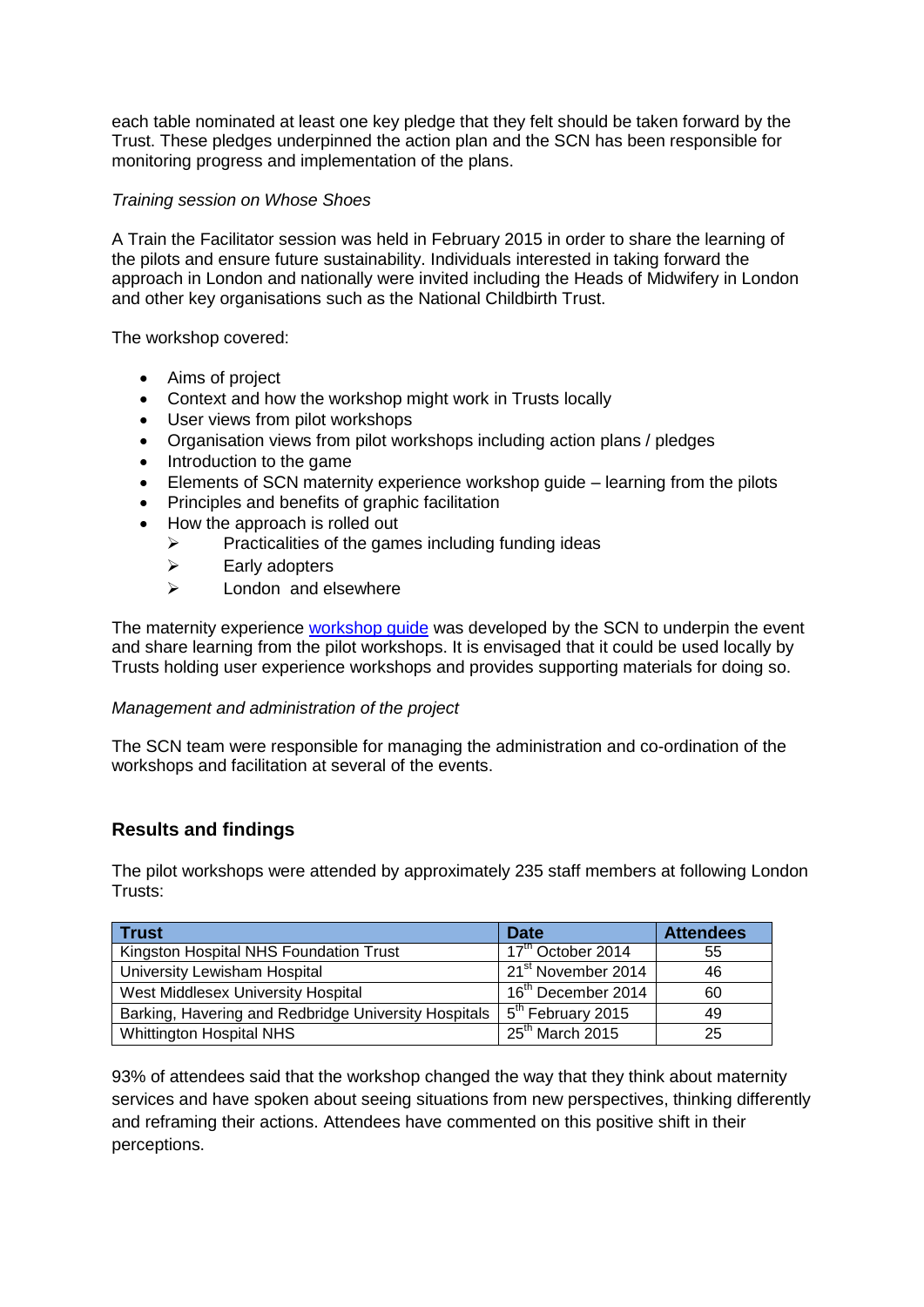*'Thought provoking...'definitely placed the user at the centre of the process'*

*'It is important to remember the impact my actions have on the women I care for. I really can make a difference'* 

*'It was important as a user to hear different perspectives from different professionals'*

The key themes that emerged from of all of the Whose Shoes pilot workshops were:

- Choice
- Language
- Communication
- Continuity of Care
- Quality and improvement
- Relationships

## **Choice**

Discussions centred on birth place settings and the importance of informed choice for women. It was highlighted that information on birth place options and preparation for labour and birth should be provided by healthcare professionals which is accessible, balanced and conveys the risks and benefits of the settings and interventions in a meaningful way to users. It was noted that this brings confidence and empowerment to women and allows them to take control.

It was highlighted that home births are a choice and this message should be conveyed more effectively to women. It was also reflected that the perceptions and fear associated by some women with home births should be tackled with good information provision and choice is again key to this area.

The importance of discussing birth plans was flagged and specifically, that if it is not possible to follow a woman's plan, the reasons should be clearly explained by healthcare professionals in order to inform expectations. Furthermore, choice for pain relief was a topic which also came up in conjunction to birth place settings and the importance of women understanding their choice in relation to the setting.

#### Language

A common theme across all of the pilots was language and the importance of avoiding clinical jargon and abbreviations when providing women with information. Moreover, the workshops reflected that words with negative connotations such as 'failed induction' and 'allowed to have a home birth' impacts on the confidence of users and the relationship and Trust with healthcare providers.

The workshops also reflected the importance of maternity services addressing the barriers of language and ensuring that women whose first language is not English, receive clear information in order to make informed decisions and choices.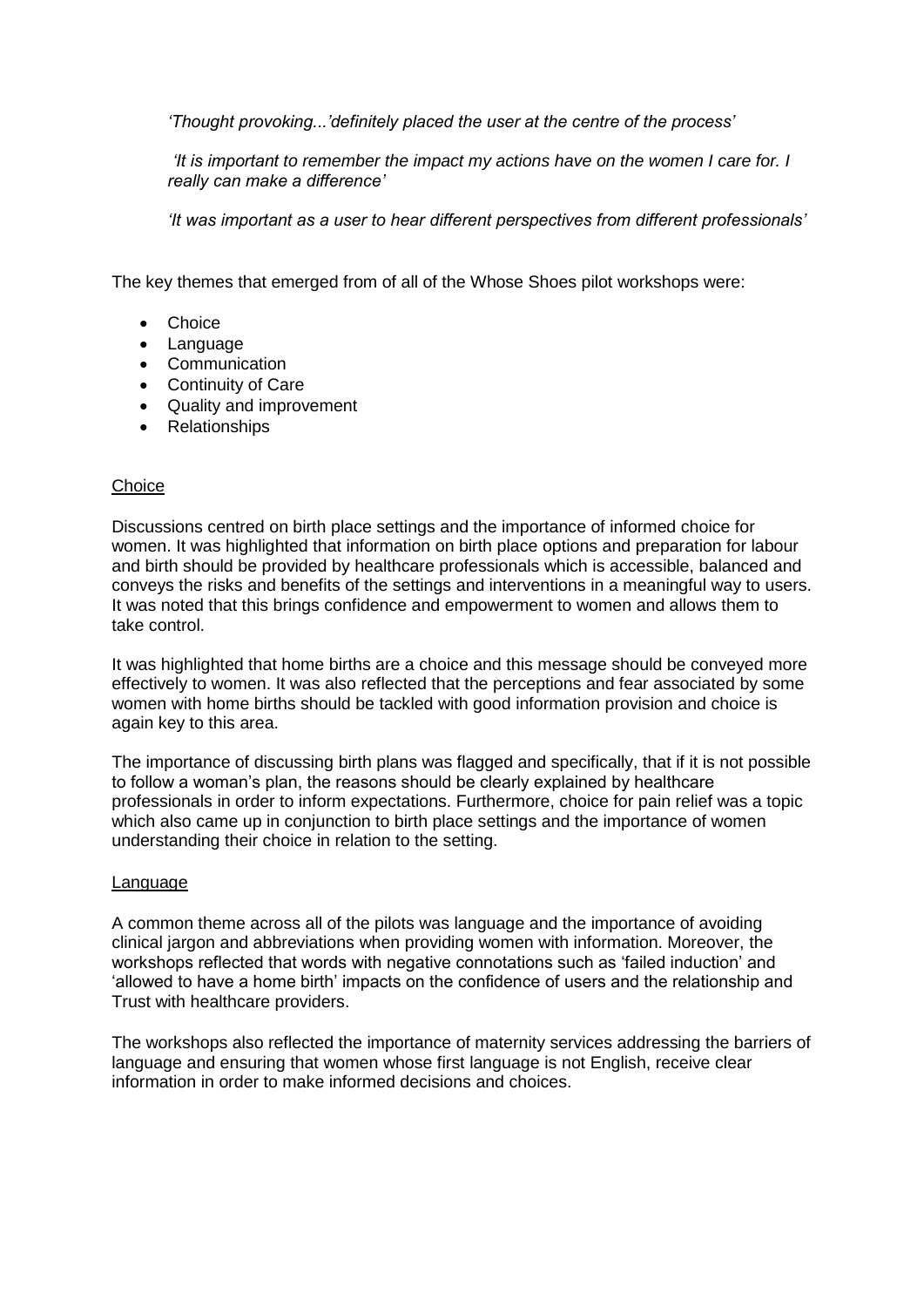#### **Communication**

There were many strands to the discussions around communication. All of the workshops signalled the importance of everyday language and manners such as introductions and drew on the 'Hello my name is' campaign. Lots of general communication and customer care comments were raised on smiling, providing encouragement, being sensitive and the importance of listening. The Lewisham workshop also focused on learning from sectors such as retail and the customer care principles and values delivered in high street shops such as John Lewis and Waitrose.

Training and the lack of opportunities to partake in training emerged as an issue and in particular around the delivery of sensitive information, for example in relation to bereavement and counselling. In addition, the importance of raising awareness amongst staff on topics such as FGM was highlighted whist it was also reported that learning from mentors is valued.

Wider discussions focused on the use of social media as a method to reach users. Many of the workshops spoke about developing virtual midwives / health visitors for addressing questions and the use of computer apps in clinics to inform clinical decision making. Moreover, the importance of ensuring Trust website information is clear and easy to use and navigate for users.

Another aspect that came up in relation to effective communication was the importance of informing user's expectations. For example, it was stressed that women should receive information around length of stay in order for them to be equipped and ready for the stay. Moreover, if there is a delay during their care, the reason and impact should be explained.

#### Continuity of Care

Workshop participants spoke about the importance of improving continuity of care and providing a high quality service to users which increases maternal satisfaction. It was noted that providing continuity of care is particularly important for women who carry social complexity and whom may have difficulty accessing services.

In addition, the importance of continuity of care as a pathway and between acute and community settings was stressed. At the Whittington workshop discussions focused on greater linkage and joined up working between midwives and health visiting prior to discharge and ideas for service improvement were put forward including a discharge lounge. Others also spoke about continuity with community services such as Children's Centres, particularly during the postnatal period, and better signposting of such services to users.

#### Quality and Improvement

Quality and improvement was a strong theme across all workshops and particularly so at BHRT. The key dimensions of quality and examples of areas for improvement are captured below:

| <b>Dimensions of Quality</b> | <b>Service improvement measures</b>                                                                               |
|------------------------------|-------------------------------------------------------------------------------------------------------------------|
| More timely                  | Improving waiting times                                                                                           |
| <b>Efficient</b>             | - Introducing technology such as a new<br>telephone system<br>- National electronic system for patient<br>records |
| Safe                         | - Reduce suicide                                                                                                  |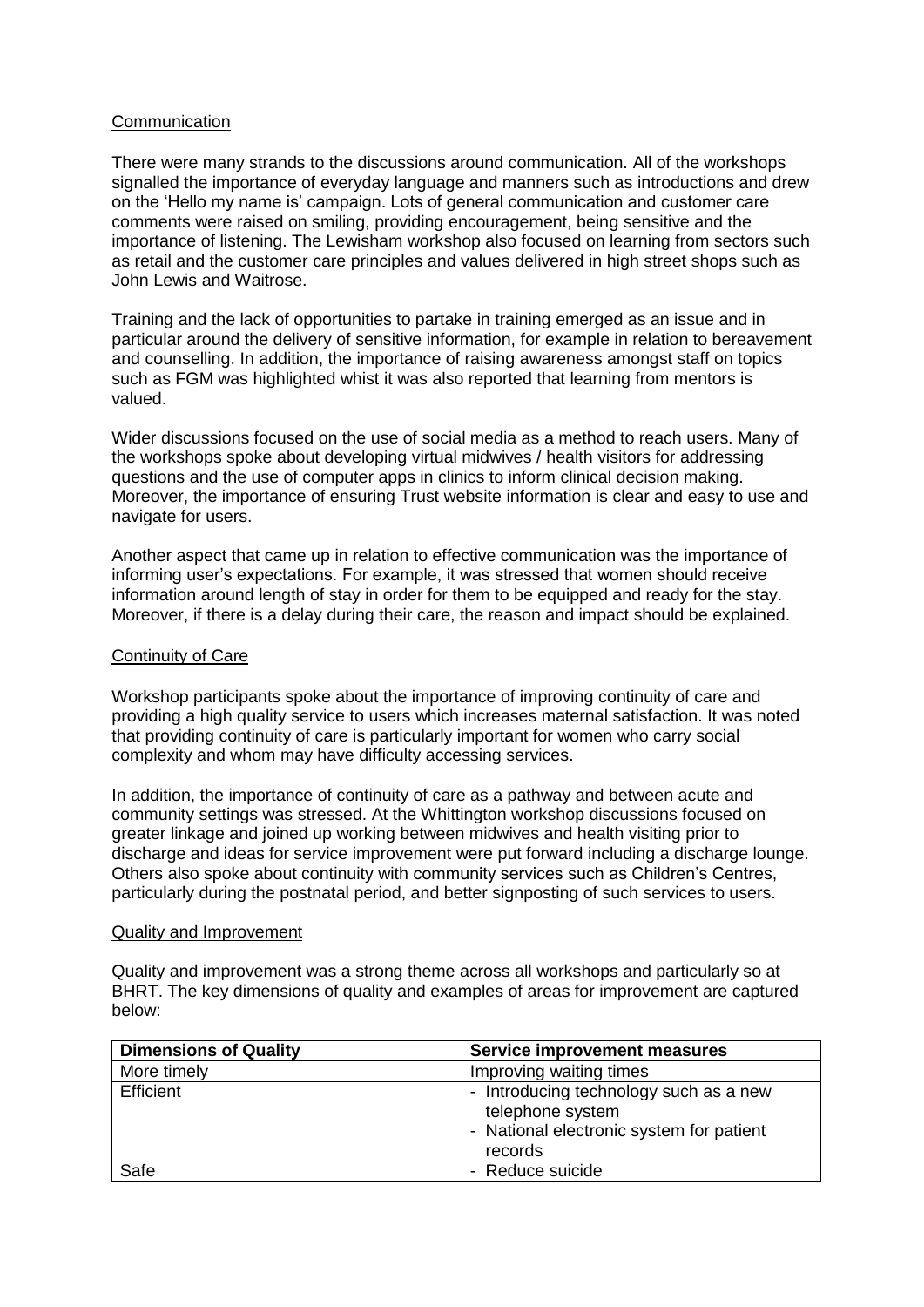|                       | - Better understanding of mental health                                                                               |
|-----------------------|-----------------------------------------------------------------------------------------------------------------------|
| Effective             | - Implementing quality standards – safety,<br>risk, choice<br>- Skin to skin in theatre<br>- Specialist midwife roles |
| Equitable             |                                                                                                                       |
| <b>Person Centred</b> | - Understanding different needs<br>- Special room for Stillbirths                                                     |

## Relationships

Many conversations were about around creating and strengthening relationships with various stakeholders. The value of greater involvement with service users was highlighted at many workshops where Trusts can obtain greater user experience feedback.

In particular participants felt that relationships should be deepened with MLSCs. The positive contribution of service users allows the MSLC including senior maternity staff members to identify areas of good practice, focus on where improvement is required on a real time basis and plan the development and design of services.

This led to number of new ideas and actions such as conducting a monthly 'user experience round' to talk with service users about their experience in hospital including care, food, cleanliness and attitude of staff.

Another example is the 'Speak Up!' project, which is a collaborative venture between Maternity Services, the Patient Advisory Liaison Service (PALS) and the Maternity Liaison Services Committee (MSLC) to ask women their thoughts about their care.

Furthermore participants discussed the importance of strengthening relationships between multidisciplinary teams and professionals. The seating plans were pre-planned so that each table has a mixture of Maternity staff and senior hospital staff. Staff were able to have a feel on different views and view solutions provided from different angles.

## **Conclusion**

The project had several successful outcomes and met the original objectives of the pilot project. The innovative nature of the workshop proved to be very effective in creating a platform for maternity staff to explore patient's experiences that staff wouldn't otherwise experience. It has provided an opportunity of 'walking in the shoes' of others, especially service users.

The prime success of the workshops is that they prompted maternity departments and participants to generate ideas and to make changes that are relatively easy to implement. Changes that were not resource heavy and would cost very little to impelement.

Actions were locally developed, owned and delivered either by individuals or at service level with actions also benefitting the community through involvement of health visitors, children's centres and of course women themselves.

Key outcomes and benefits at Trust level have included:

• Launching a project, 'Speak Up' for gathering user views on the maternity service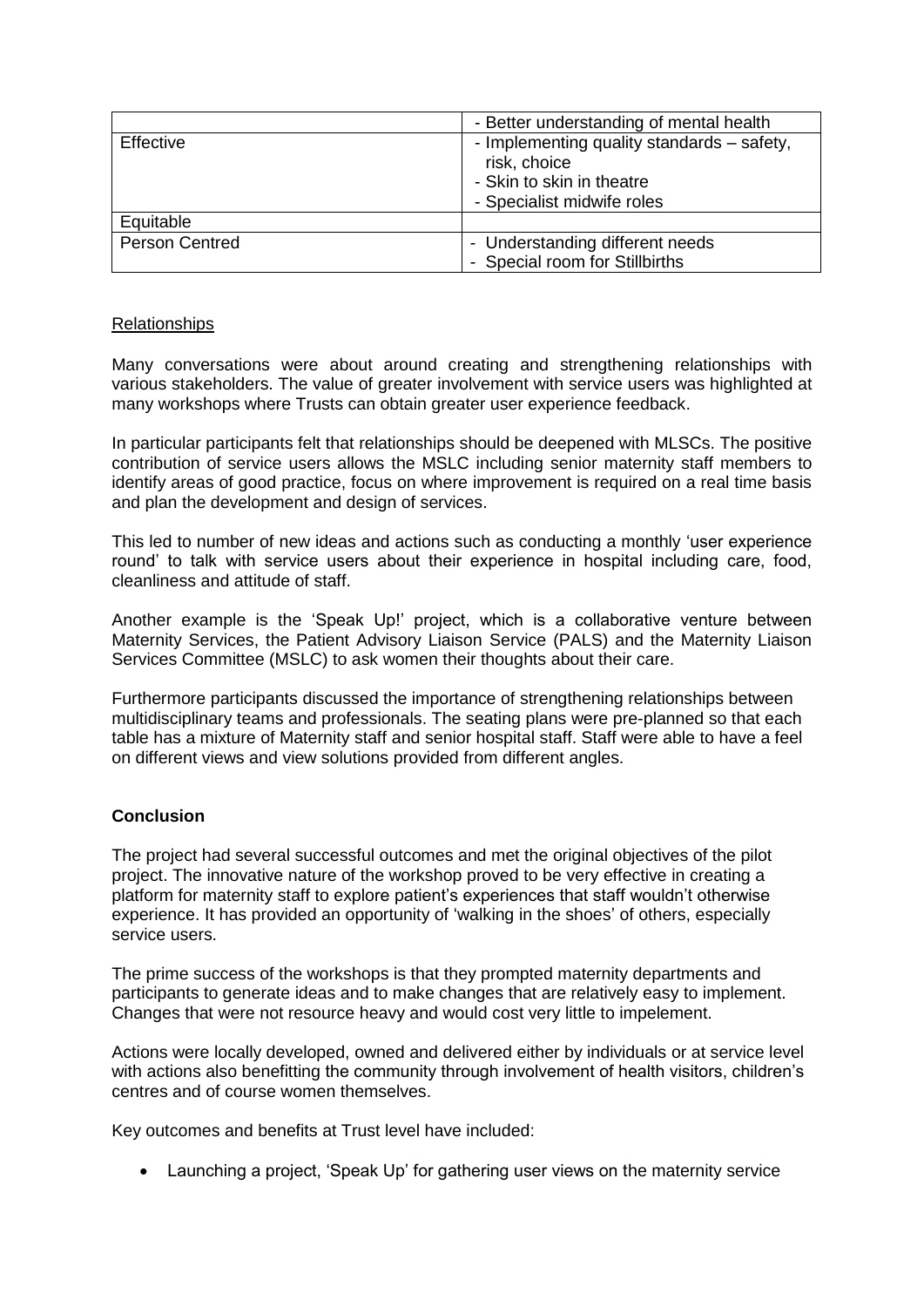- Providing a service for women who have experienced birth trauma
- Streamlining the discharge process
- Redesigning maternity hand held notes
- Promoting and increasing use of skin to skin in theatre after C Section or instrumental delivery
- Producing a film to aid smoking cessation in younger women
- Establishing a Maternity Services Liaison Committee (MSLC)

Please refer to Appendix 2 for further information on completed and ongoing actions.

Involving Service Users for Quality Improvements in Maternity **[booklet](http://www.londonscn.nhs.uk/wp-content/uploads/2015/12/mat-ppei-case-studies-ws-122015.pdf)** also demonstrates some of the case studies from the Whose Shoes workshops in London.

#### **Recommendations**

We have a number of recommendations for effective running of Whose Shoes workshops. Most of the recommendations are a feedback from participants participating in the pilots.

**Service users** – involve more users. Due to other commitments such as childcare, users can cancel at short notice. Funding for childcare expenses could help users commitment. Invite fathers and birth partners to share their experiences. The variety of user experience could be considered positive and difficult experiences. A BME groups should be represented.

**Variety of participants** – invite more student midwifes and medical students and frontline staff such as reception, admin, HCAs staff, cleaners and stretch the invite to Health Visitors and commissioners. Mix in the 'unconscious incompetent' colleagues amongst the groups. Invite staff in need of customer service development.

**Groups** – smaller groups at the table can lead to more in depth conversations. A maximum of 8 people per table is ideal.

**Timing** – many participants felt that longer workshops would have been better and would allow the focus to shift from problems to solutions.

**Scenarios** – some participants felt that some scenarios were repetitive. In addition participants also wished they could have submitted scenarios before the workshop for discussion.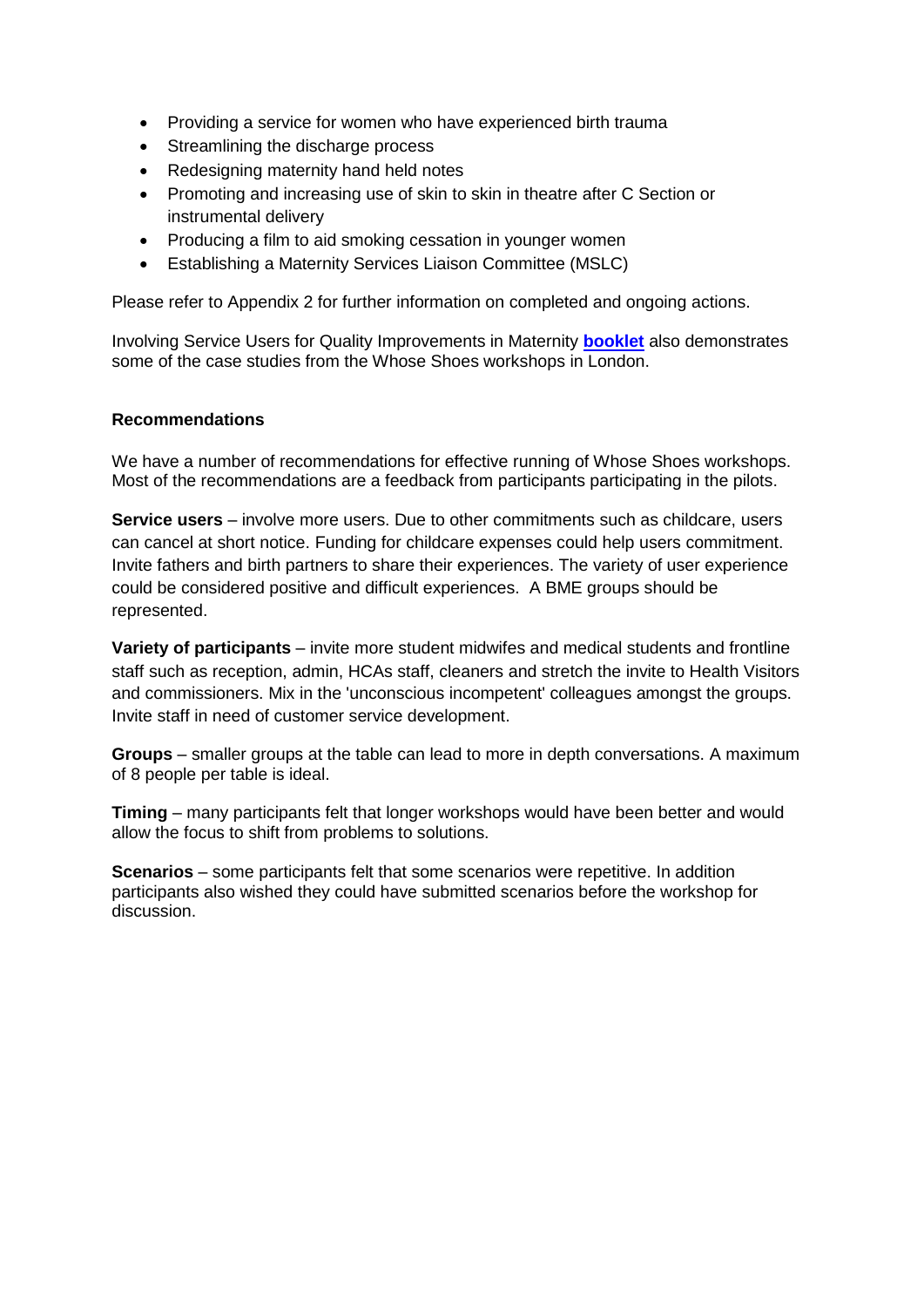## **References**

1. The national maternity CQC survey, [http://www.cqc.org.uk/content/2013-national](http://www.cqc.org.uk/content/2013-national-maternity-survey)[maternity-survey](http://www.cqc.org.uk/content/2013-national-maternity-survey)